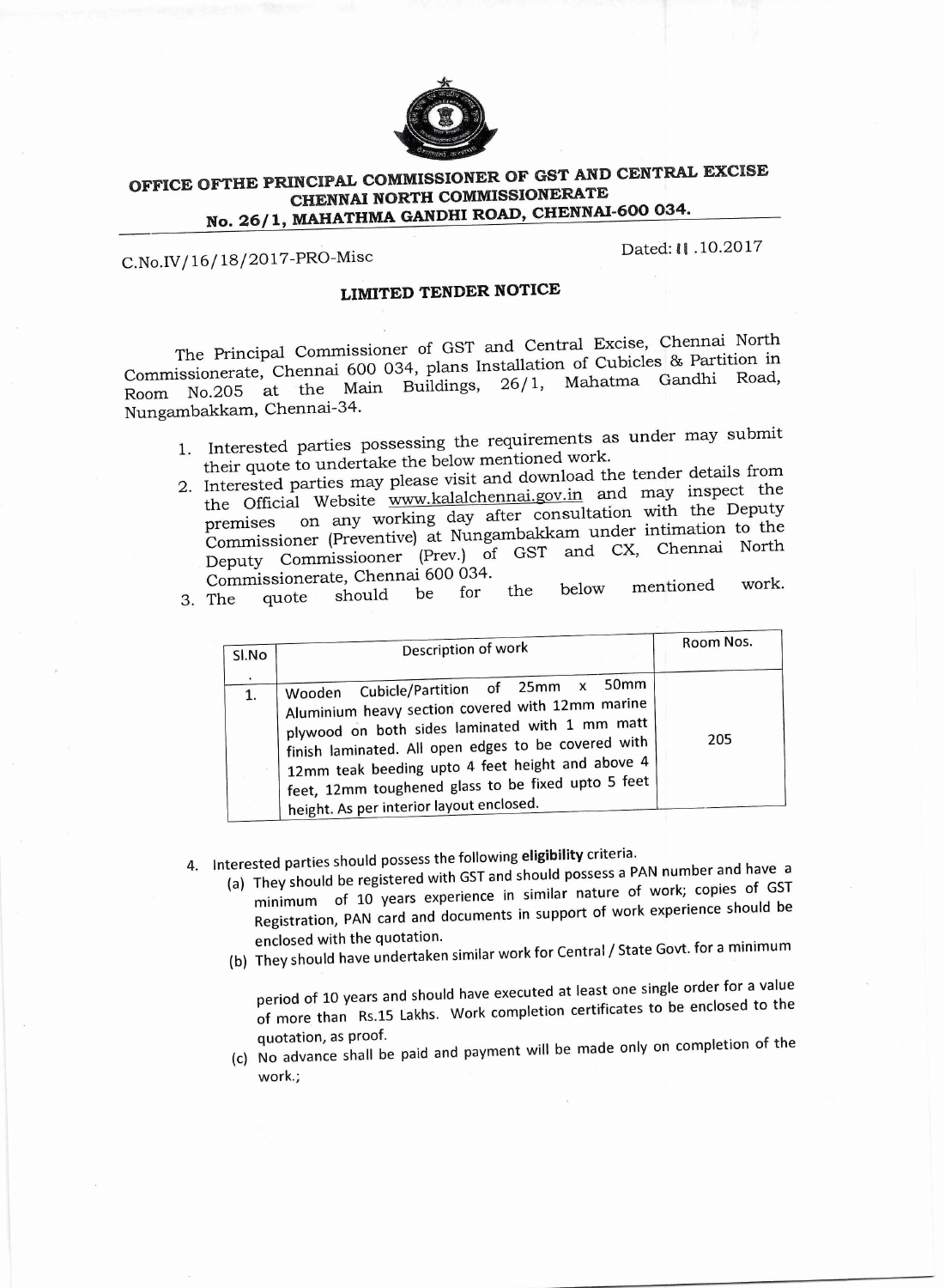- (d) The envelope containing the quotation should be super scribed as, QUOTATION FOR "PROVISION OF WOODEN CUBICLE/PARTITION & ALLIED WORK" and should be addressed to the Additional Commissioner of GST of Central Excise, Chennai North Commissionerate, Chennai-34. The quotation should be submitted in a sealed cover and should reach the undersigned on or before 16/10/2017 by 15.00 hrs.
- (e) The sealed quotation will be opened at 16.00 hrs on the same day. The intending firm who would be allotted the tender must be in a position to complete the work within 15 days from the date of receipt of the work order.
- (f) The Principal Commissioner of GST & Central Excise, Chennai North Commissionerate has the power to accept / reject any tender without assigning any reason whatsoever and his decision will be final.

(RAJEEV KUMAR) ADDITIONAL COMMISSIONER GST & CX NORTH COMMISSIONERATE

Copy to:

- 1. The PRO, Chennai North Commissionerate with a request to facilitate the prospective Bidders for inspection and measurement of Room 205 in the Main Building.
- 2. The Superintendent of GST & CX, Computers, Chennai North Commissionerate, to upload in Chennai North Website.
- 3. The PRO Chennai South / Outer GST & CX Audit I / Audit II Commissionerate for putting up in the Notice Board in their respective Commissionerates.

Encl: Interior layout.